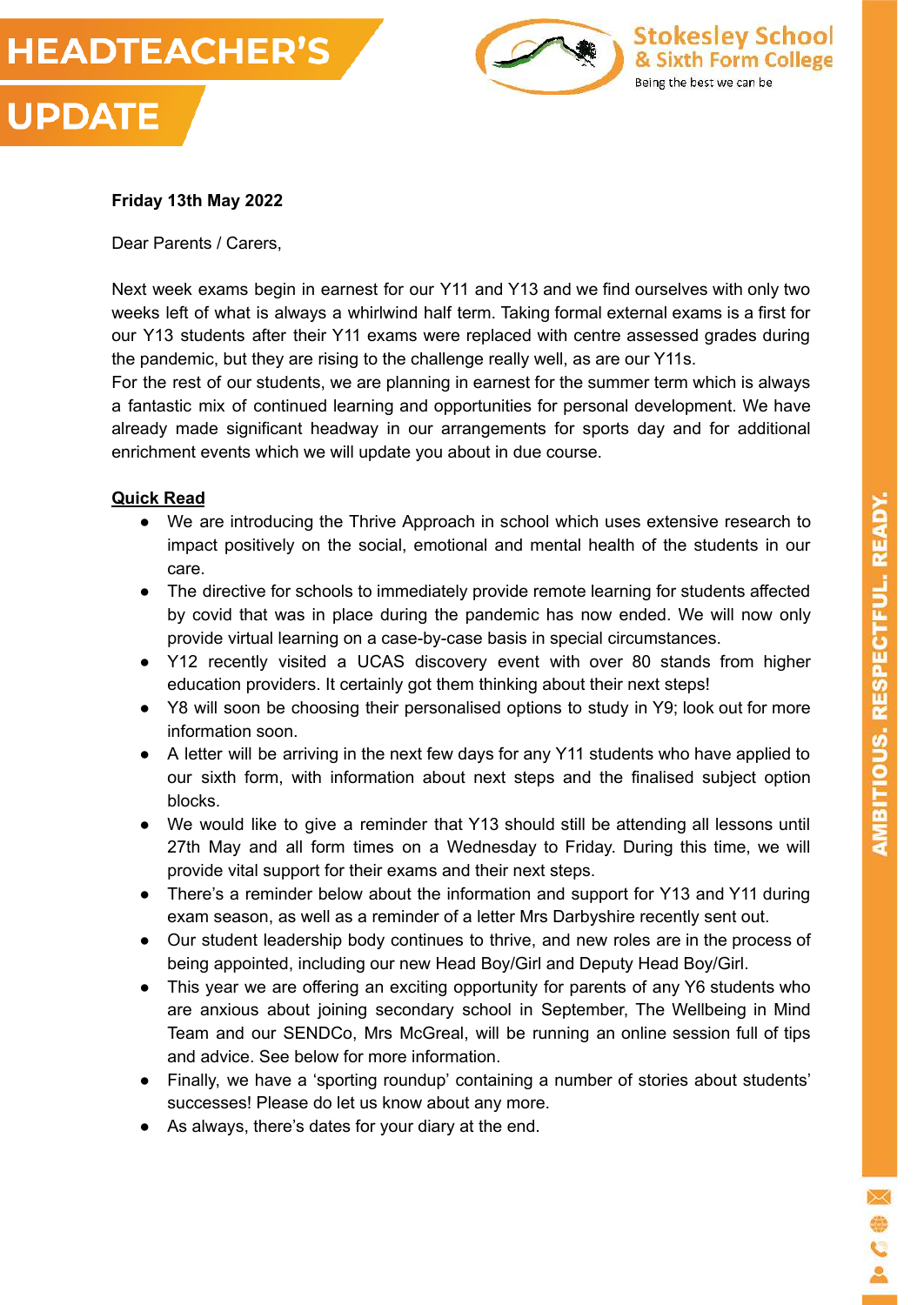



#### **Longer Read**

#### **Thrive**

This term, we have introduced the Thrive Approach to our setting. Thrive draws on the latest research in brain science, child development theory and attachment theory in order to develop relationships between young people and the adults around them. Thrive is designed to support all adults interacting with young people with strategies to provide the best experiences for the young person at each stage of their development. We are excited to explore the Thrive Approach and we are looking forward to seeing it have a positive impact on the social, emotional and mental health of the students in our care. If you would like to find out more about the Thrive Approach, there is more information on the Thrive website, [thriveapproach.com.](http://thriveapproach.com/)

#### **Remote learning**

The directive from the Department for Education to provide immediate remote provision for students affected by covid has now expired. As a rule, we will no longer provide live lessons for students who are absent from school - it is vitally important that students attend school whenever possible. In extreme circumstances, where illness or injury prevents attendance at school, we will consider on a case-by-case basis whether virtual attendance to lessons is appropriate.

#### **Y12 UCAS discovery day**

We recently took all of our Y12 students to Teesside University for a UCAS discovery day. At this event there were over 80 stands from universities and other higher education providers available for our students to speak to and find out more prior to making their choices next year. The students found the event really useful and it certainly will help some form ideas for next steps, but probably gave some of them more things to think about and more dilemmas!

#### **Y8 into 9 personalised options**

The process for Y8 students to choose their personalised options will begin next week. Look out for a letter from Mr McGreal, Senior Assistant Headteacher, detailing what the students need to do. We also have a website with further information that will be shared soon.

#### **Y11 applications to sixth form**

All students who have applied to our sixth form will receive a letter within the next few days informing them of the next steps in the application process, and that includes our final Y12 subject option blocks for next year put together based upon their applications. The dates for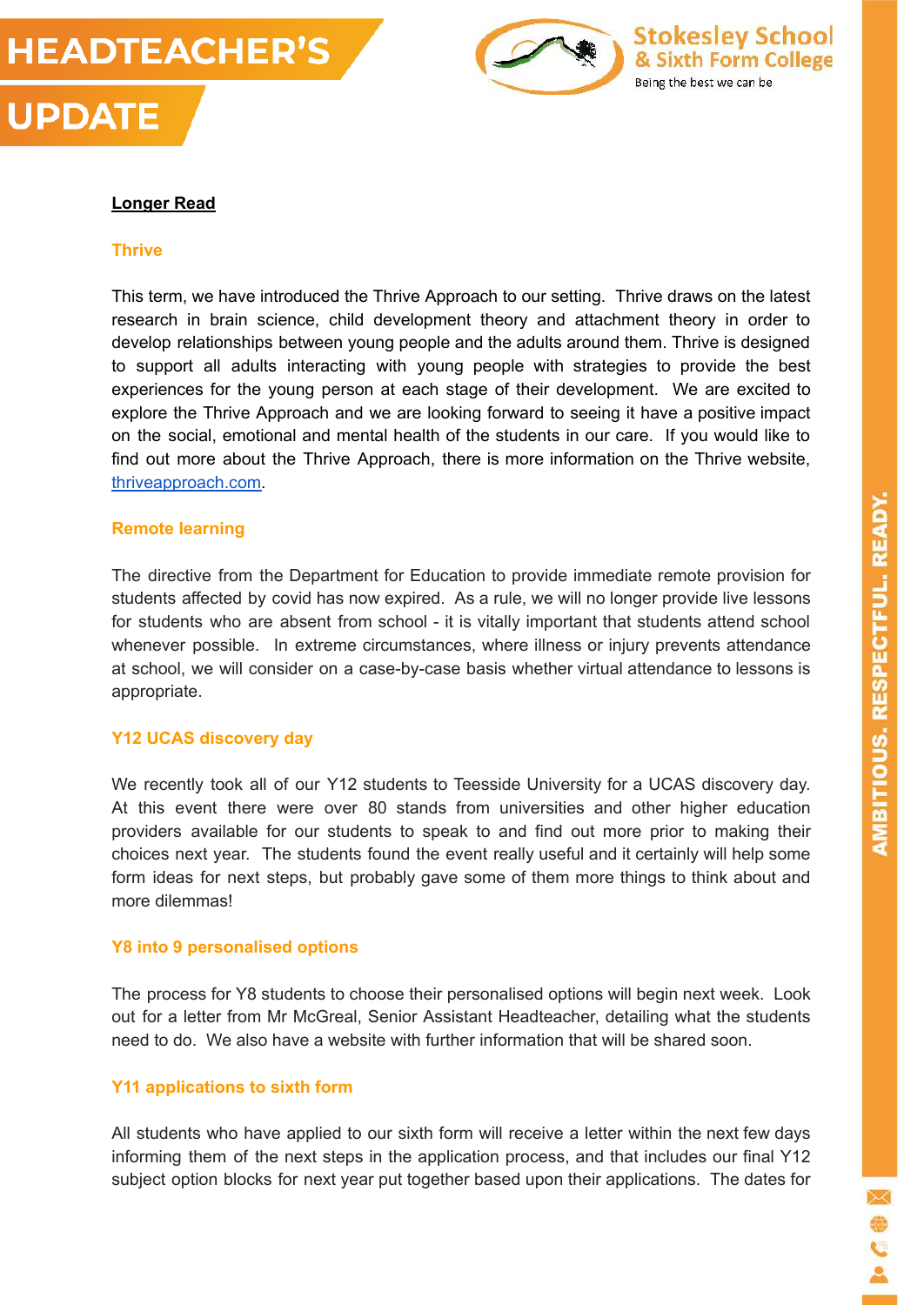# **HEADTEACHER'S**

**UPDATE** 



our sixth form induction days, information about signing up on GCSE results day and the start of the new term are also in the letter. It isn't too late to apply if your child hasn't already, just email Mr McGreal at [r.mcgreal@stokesleyschool.org](mailto:r.mcgreal@stokesleyschool.org).

#### **Y13 attendance**

A reminder that Y13 students are still expected to attend all lessons and 5th periods up to lunchtime on Friday 27th May, as well as tutor time each day from Wednesday to Friday. On Monday and Tuesday students are still expected to be in by 9:15am, unless they have a scheduled meeting with their tutor during tutor time that is arranged for an earlier time. There are plenty of spaces that students can use to work quietly in the sixth form building, as well as the LIFE Hub in our old reception area at the front of school.

#### **Y13**

Students in Y13 have all the information and support they need for their examinations but should you have any queries, please contact your child's tutor or Head of Year.

#### **Y11 Key Updates**

Mrs Darbyshire wrote to parents/carers of Y11 last week with updates on key information including examinations, phased dismissal and the prom, which can be found by following this link: [https://www.stokesleyschool.org/wp-content/uploads/2022/05/Key-Updates-April-2022.pdf.](https://www.stokesleyschool.org/wp-content/uploads/2022/05/Key-Updates-April-2022.pdf) To assist students in their preparation for the coming exam session, tutor time has been dedicated to special assemblies, pastoral support, examinations preparation and revision support. Students in Y11 have all the information and support they need, but should you have any queries, please contact your child's tutor or Mr Wilson, Head of Year on [n.wilson@stokesleyschool.org](mailto:n.wilson@stokesleyschool.org), Mrs Darby, Exams Officer on [d.darby@stokesleyschool.org](mailto:d.darby@stokesleyschool.org) or Mrs Darbyshire, Deputy Headteacher, on [j.darbyshire@stokesleyschool.org.](mailto:j.darbyshire@stokesleyschool.org)

#### **Student Leadership**

Over the last two years, our student leadership body has grown from strength to strength. Mrs Darbyshire now has 121 student leaders who meet three times each half term. Throughout this year, as well as organising charity fundraising events and other projects, they have been looking at developing the roles and responsibilities of student leaders. Through this, they have incorporated new roles of prefect and senior prefect to complement the roles of Senior Student Leaders (Head Girl/Boy and Deputy Head Girl/Boy). We were thrilled to have over 60 applications for these posts. Interviews have taken place for our new Head Girl and Boy and their deputies. The successful candidates are: Daisy Ruffell (Head Girl); Jonathan Ricahrdson (Head Boy) pictured below with Mrs Millett and Wlif Lancaster-Vall (deputy Head Boy) and Aoife Dunkley (Deputy Head Girl).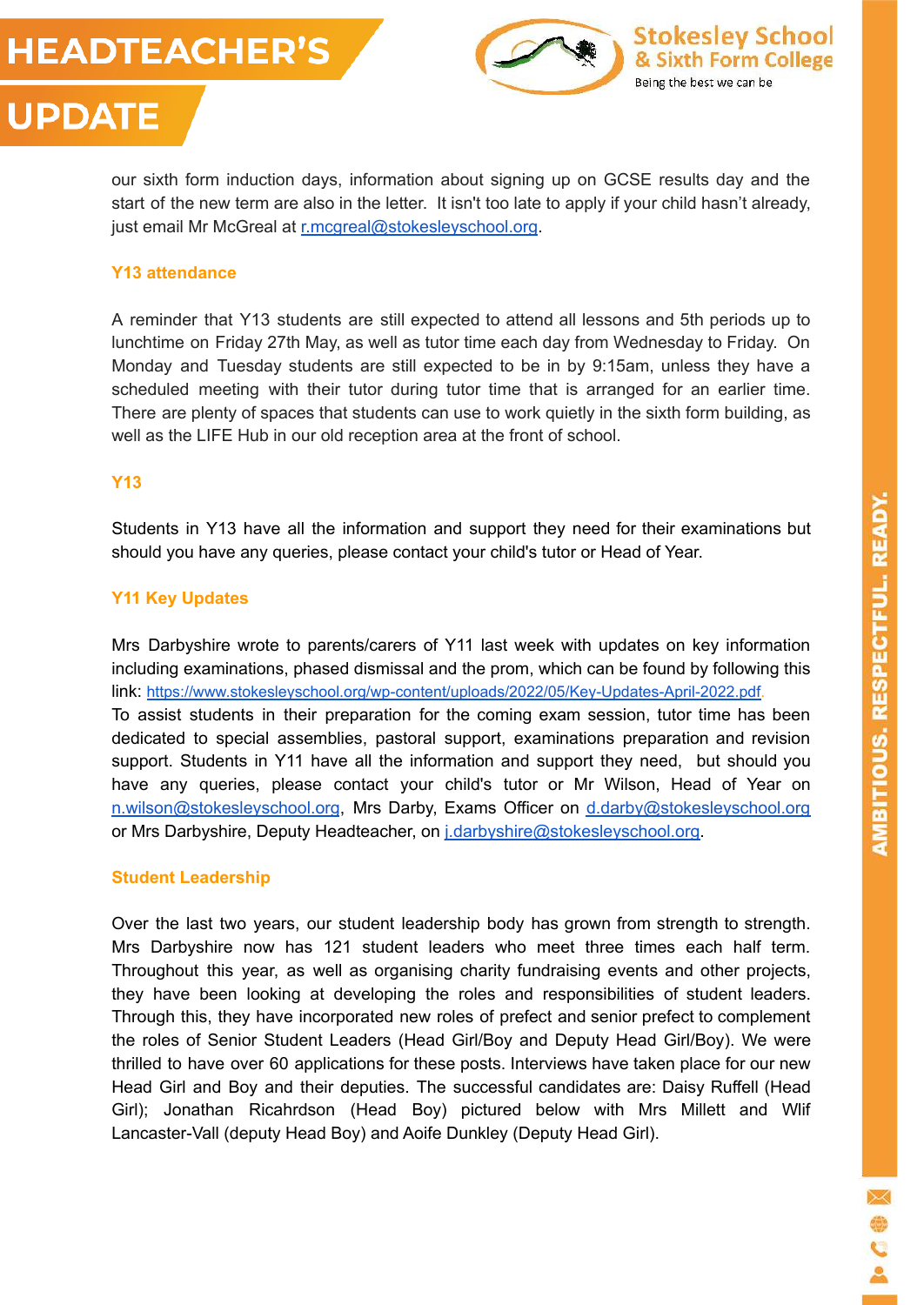### **HEADTEACHER'S UPDATE**



**Stokesley School** & Sixth Form College Being the best we can be



We have also completed our interviews for our Y9 and 10 applicants, Y12 will take place next week and Y11 straight after their examinations. The range of duties will include representing our student body at school and community functions, whole school events including Sports Day and the school shows, supporting roles at school clubs and at social time alongside the opportunity to support younger students with academic activities.

#### **Enhanced Transition - Y6 parent opportunity**

We are pleased to be able to offer a range of transition activities this summer term for those students joining us in year 7 this September. The Wellbeing in Mind Team and our SENDCO, Mrs McGreal, are - this year - offering an online session for parents which will focus on supporting your child if they are feeling anxious around the transition from primary to secondary school. If you have a child joining us this year, and you would like to attend the online session, please email [sen@stokesleyschool.org](mailto:sen@stokesleyschool.org) with your contact details and the name of your child and we will book you a place. The session will take place from 5pm - 6pm on Wednesday, 6th July, via Teams.

#### **Sporting RoundUp!**

We have so many wonderful sportspeople within our school, here's a roundup of our students' latest sporting successes!

Congratulations to Goodness in Y9 who plays for Grangetown Netball Club U14s, the team finished in 3rd place at the England Youth Netball Premier League Grand Finals which were held in Essex on Sunday 8th May. What a brilliant achievement for the whole team, well done!

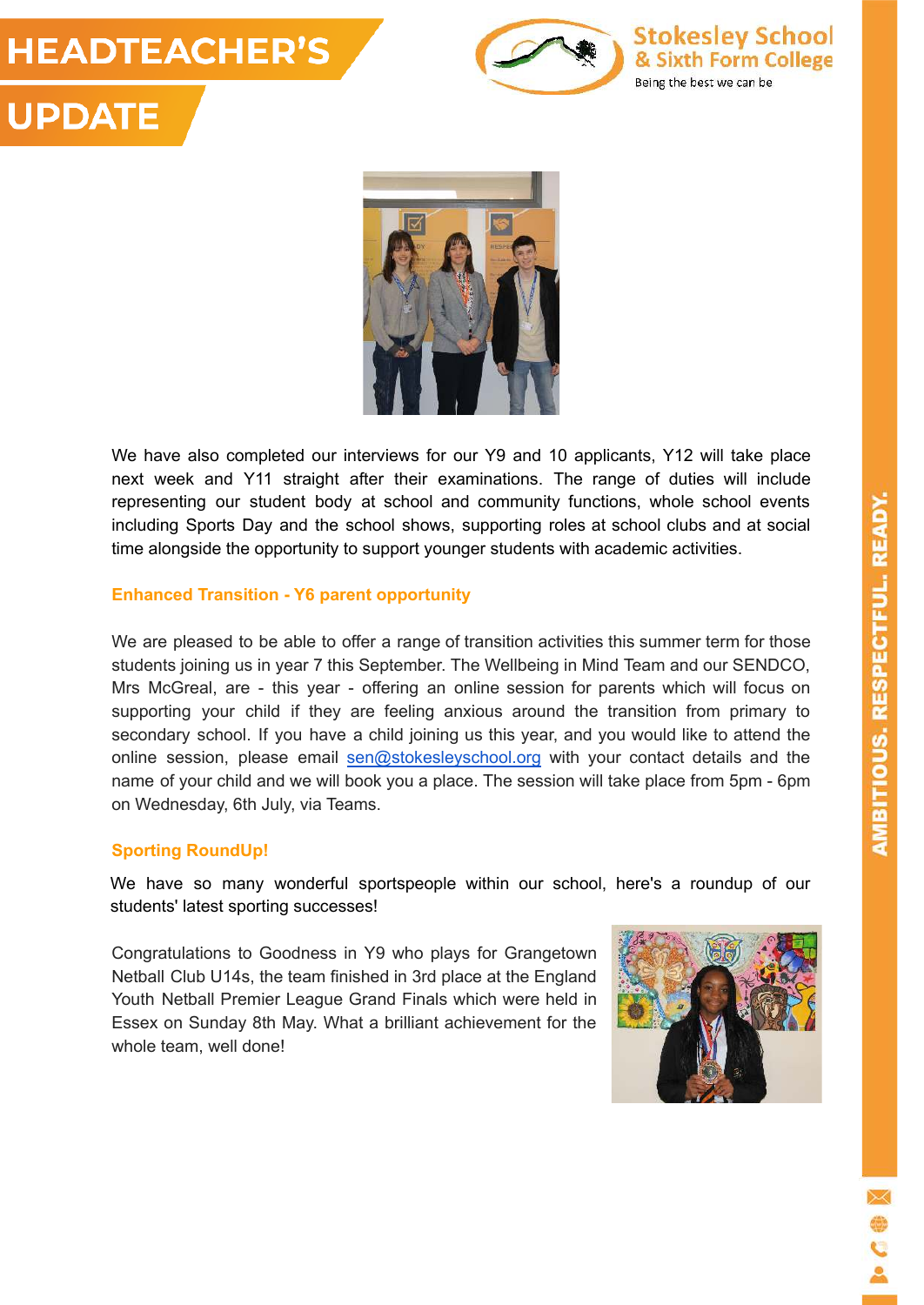### **HEADTEACHER'S**



**Stokesley School** & Sixth Form College Being the best we can be

## **UPDATE**



There were some fantastic individual performances at the Area athletics trials at Middlesbrough Sports Village! The official results are to follow but many personal bests were achieved and exemplary behaviour and attitude was displayed by all. Well done team Stokesley!

Over the Easter break, Year 11 student Isabel was racing in the Youth Tour of Scotland, the first multi day national race of 2022. She rode strongly over the five stages, taking 3rd in the prologue time trial and winning the most hill primes to take the QOM jersey (overall queen of the mountains classification). Her season continues with the Isle of Man Youth Tour at the end of the month and we wish her the very best of luck!





Congratulations to Lana in Year 8 who has recently passed the National Grade 2 in women's artistic gymnastics (regional competition) and she made it through to the National finals which will be held in Stoke-on-Trent in June. Well done Lana and we all wish you the very best of luck!

Congratulations to Y10 student Jamie who completed his karate assessment over the Easter break and managed to move up 3 grades to a Green belt! Not only has Jamie been training hard, but he's also been mentoring two other karate students and helped them to improve their grades too. Well done Jamie, keep up the good work!





Well done to Sophie in Year 7 who plays for Grangetown Netball Club U12s, the team took part in the Sisters N Sport and became the U12s Plate winners in the national competition!